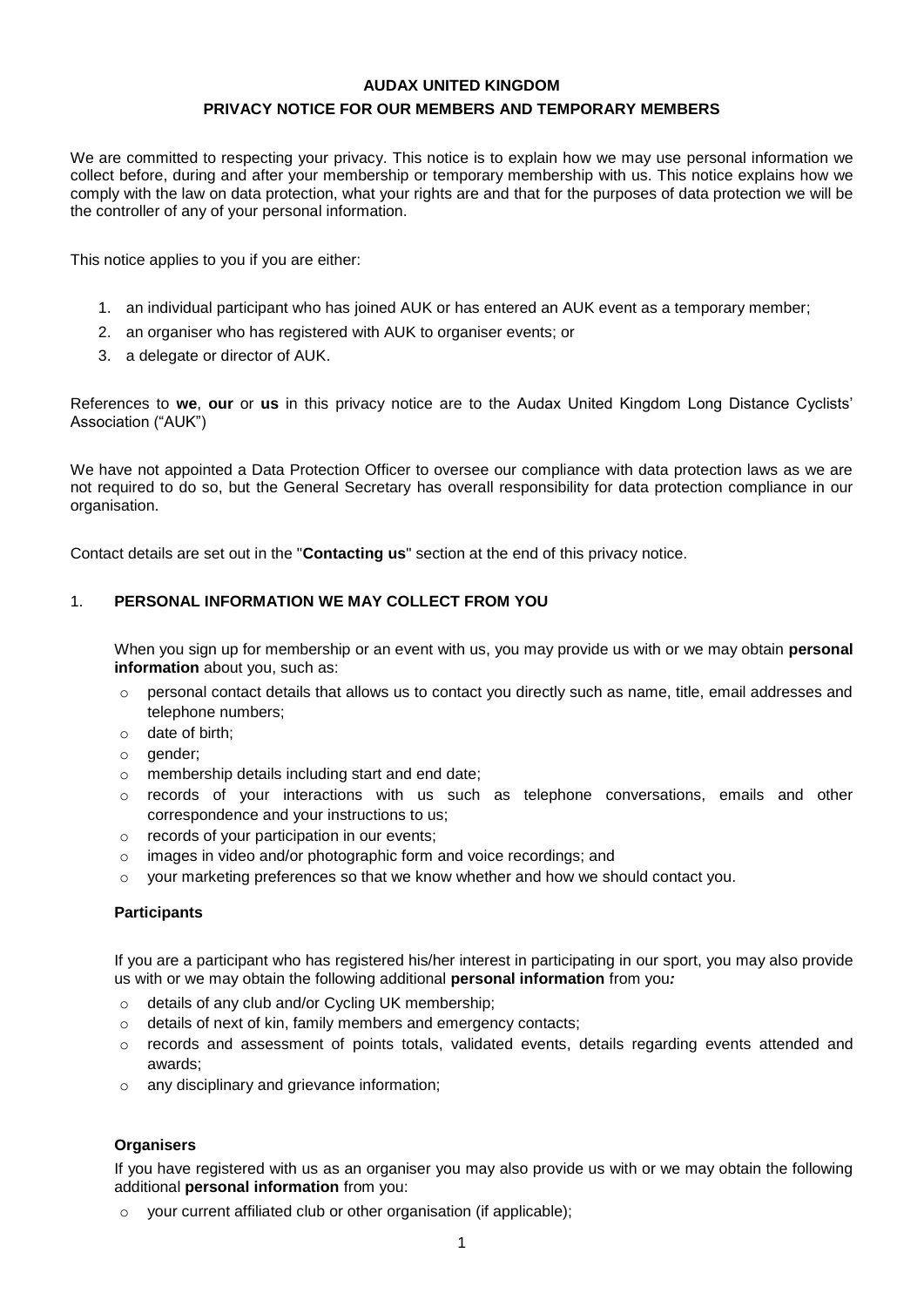o officiating/volunteering history;

## 2. **WHERE WE COLLECT YOUR INFORMATION**

We typically collect personal information about our members when they join AUK or enter an individual event either on our site at www.aukweb.net or by post.

If you are providing us with details of next of kin, family members and emergency contacts they have a right to know and to be aware of how what personal information we hold about them, how we collect it and how we use and may share that information. Please share this privacy notice with those of them whom you feel are sufficiently mature to understand it. They also have the same rights as set out in the "**Your rights in relation to personal information**" section below.

## 3. **USES MADE OF THE INFORMATION**

The table below describes the main purposes for which we process your personal information, the categories of your information involved and our lawful basis for being able to do this.

| <b>Purpose</b>                                                                                                                                                                                                         | <b>Personal information used</b>                                                                                                                      | <b>Lawful basis</b>                                                                                                                                                                                                                                                                                          |
|------------------------------------------------------------------------------------------------------------------------------------------------------------------------------------------------------------------------|-------------------------------------------------------------------------------------------------------------------------------------------------------|--------------------------------------------------------------------------------------------------------------------------------------------------------------------------------------------------------------------------------------------------------------------------------------------------------------|
| <b>All Members</b>                                                                                                                                                                                                     |                                                                                                                                                       |                                                                                                                                                                                                                                                                                                              |
| To administer any membership<br>account(s) you have with us<br>and managing our relationship<br>with you, including arranging<br>for any insurance and dealing<br>with payments and any event<br>enquiries made by you | All contact and membership<br>details, transaction and<br>payment information, records of<br>your interactions with us, and<br>marketing preferences. | This is necessary to enable us to properly<br>manage and administer your membership<br>contract with us.                                                                                                                                                                                                     |
| To send you information<br>including details about third<br>party insurance cover, Arrivee<br>Magazine, membership renewal,<br>governance, AUK events and<br>eligibility for awards or trophies                        | All contact and membership<br>details                                                                                                                 | This is necessary to enable us to properly<br>manage and administer your membership<br>contract with us.                                                                                                                                                                                                     |
| To answer your queries or<br>complaints                                                                                                                                                                                | Contact details and records of<br>your interactions with us                                                                                           | We have a legitimate interest to provide<br>complaint handling services to you in case<br>there are any issues with your<br>membership.                                                                                                                                                                      |
| <b>Retention of records</b>                                                                                                                                                                                            | All the personal information we<br>collect                                                                                                            | We have a legitimate interest in retaining<br>records whilst they may be required in<br>relation to complaints or claims. We need<br>to retain records in order to properly<br>administer and manage your membership<br>and in some cases, we may have legal or<br>regulatory obligations to retain records. |
| The security of our IT systems                                                                                                                                                                                         | Your usage of our IT systems<br>and online portals.                                                                                                   | We have a legitimate interest to ensure<br>that our IT systems are secure.                                                                                                                                                                                                                                   |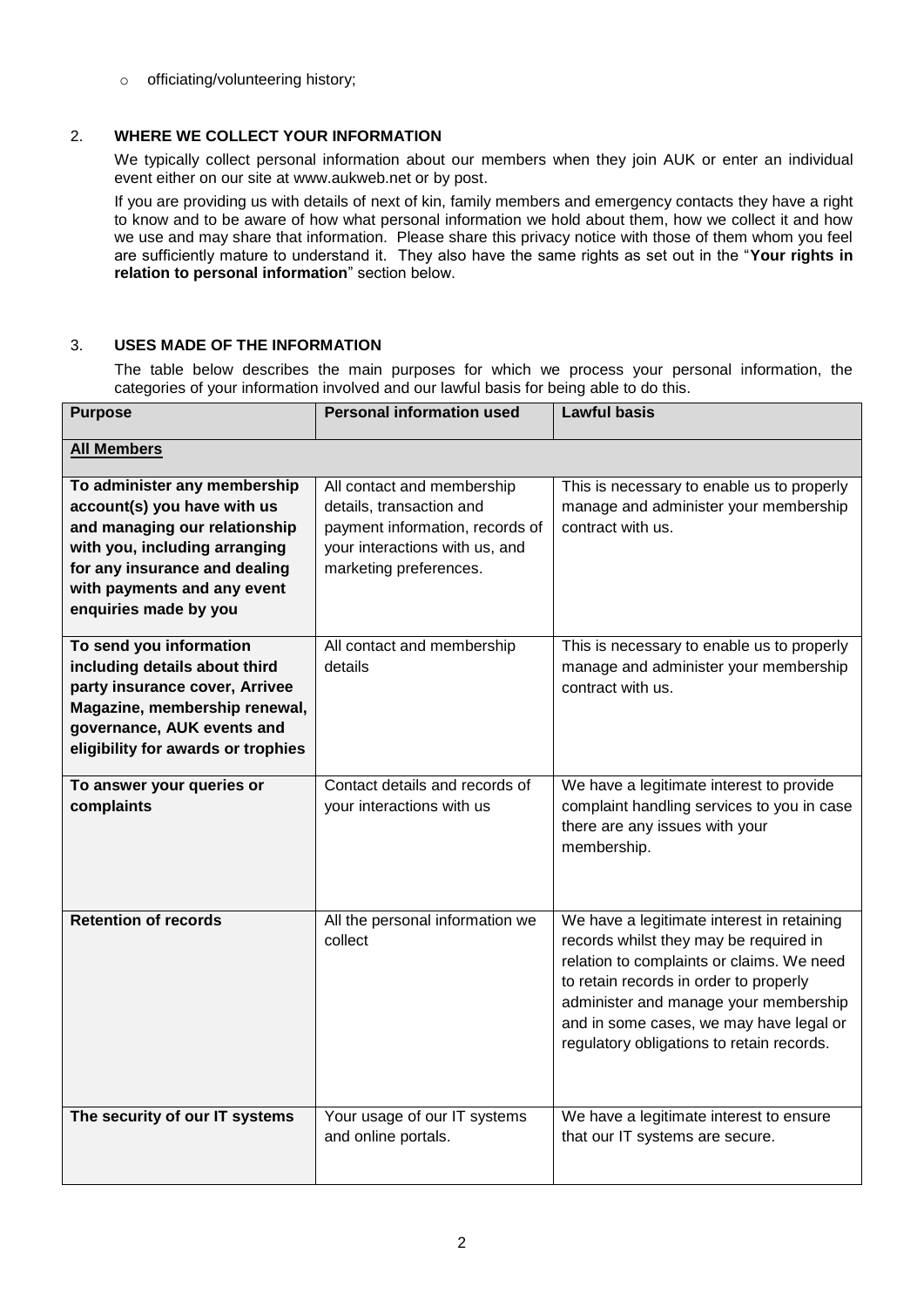| To conduct data analytics<br>studies to better understand<br>event attendance and trends<br>within the sport<br>For the purposes of promoting<br>the sport, our events and<br>membership packages.<br>To comply with health and<br>safety requirements | Records of your attendance at<br>any events hosted by us.<br>video<br>Images<br>in<br>and/or<br>photographic form.<br>Records of attendance   | We have a legitimate interest in doing so<br>to ensure that our membership is targeted<br>and relevant.<br>Where you have given us your explicit<br>consent to do so.<br>We have a legal obligation and a<br>legitimate interest to provide you and<br>other members of our organisation with a<br>safe environment in which to participate in<br>sport. |  |
|--------------------------------------------------------------------------------------------------------------------------------------------------------------------------------------------------------------------------------------------------------|-----------------------------------------------------------------------------------------------------------------------------------------------|----------------------------------------------------------------------------------------------------------------------------------------------------------------------------------------------------------------------------------------------------------------------------------------------------------------------------------------------------------|--|
|                                                                                                                                                                                                                                                        |                                                                                                                                               |                                                                                                                                                                                                                                                                                                                                                          |  |
| <b>Participants</b>                                                                                                                                                                                                                                    |                                                                                                                                               |                                                                                                                                                                                                                                                                                                                                                          |  |
| To administer and monitor your<br>attendance at events                                                                                                                                                                                                 | All non-medical performance<br>and attendance data.<br>Details of any affiliated club<br>membership.                                          | This is necessary to enable us to properly<br>manage and administer our organisation                                                                                                                                                                                                                                                                     |  |
| To gather evidence for possible<br>grievance or disciplinary<br>hearings                                                                                                                                                                               | All the personal information we<br>collect including any disciplinary<br>and grievance information.                                           | We have a legitimate interest in doing so<br>to provide a safe and fair environment for<br>all members and to ensure the effective<br>management of any disciplinary hearings,<br>appeals and adjudications.                                                                                                                                             |  |
| <b>Organisers</b>                                                                                                                                                                                                                                      |                                                                                                                                               |                                                                                                                                                                                                                                                                                                                                                          |  |
| To conduct performance<br>reviews, managing performance<br>and determining performance<br>requirements                                                                                                                                                 | All performance and attendance<br>data<br>Details of your current affiliated<br>club or other and/or officiating<br>and volunteering history. | This is necessary to enable us to properly<br>manage and administer our organisation<br>and your development as an organiser                                                                                                                                                                                                                             |  |
| To make decisions about your<br>progression and accreditation<br>status                                                                                                                                                                                | As above.                                                                                                                                     | As above.                                                                                                                                                                                                                                                                                                                                                |  |
| comply<br>with<br>To<br>legal<br>obligations,<br>for<br>example,<br>regarding people working with<br>children or vulnerable adults to<br>comply with our safeguarding<br>requirements                                                                  | Information about your criminal<br>convictions and offences                                                                                   | For criminal records history we process it<br>on the basis of legal obligations or based<br>on your explicit consent.                                                                                                                                                                                                                                    |  |

For some of your personal information you will have a legal, contractual or other requirement or obligation for you to provide us with your personal information. If you do not provide us with the requested personal information we may not be able to admit you as a member or we may not be able to properly perform our contract with you or comply with legal obligations and we may have to terminate your position as a member. For other personal information you may not be under an obligation to provide it to us, but if you do not provide it then we may not be able to properly perform our contract with you.

Where you have given us your consent to use your personal information in a particular manner, you have the right to withdraw this consent at any time, which you may do by contacting us as described in the "Contacting us" section below.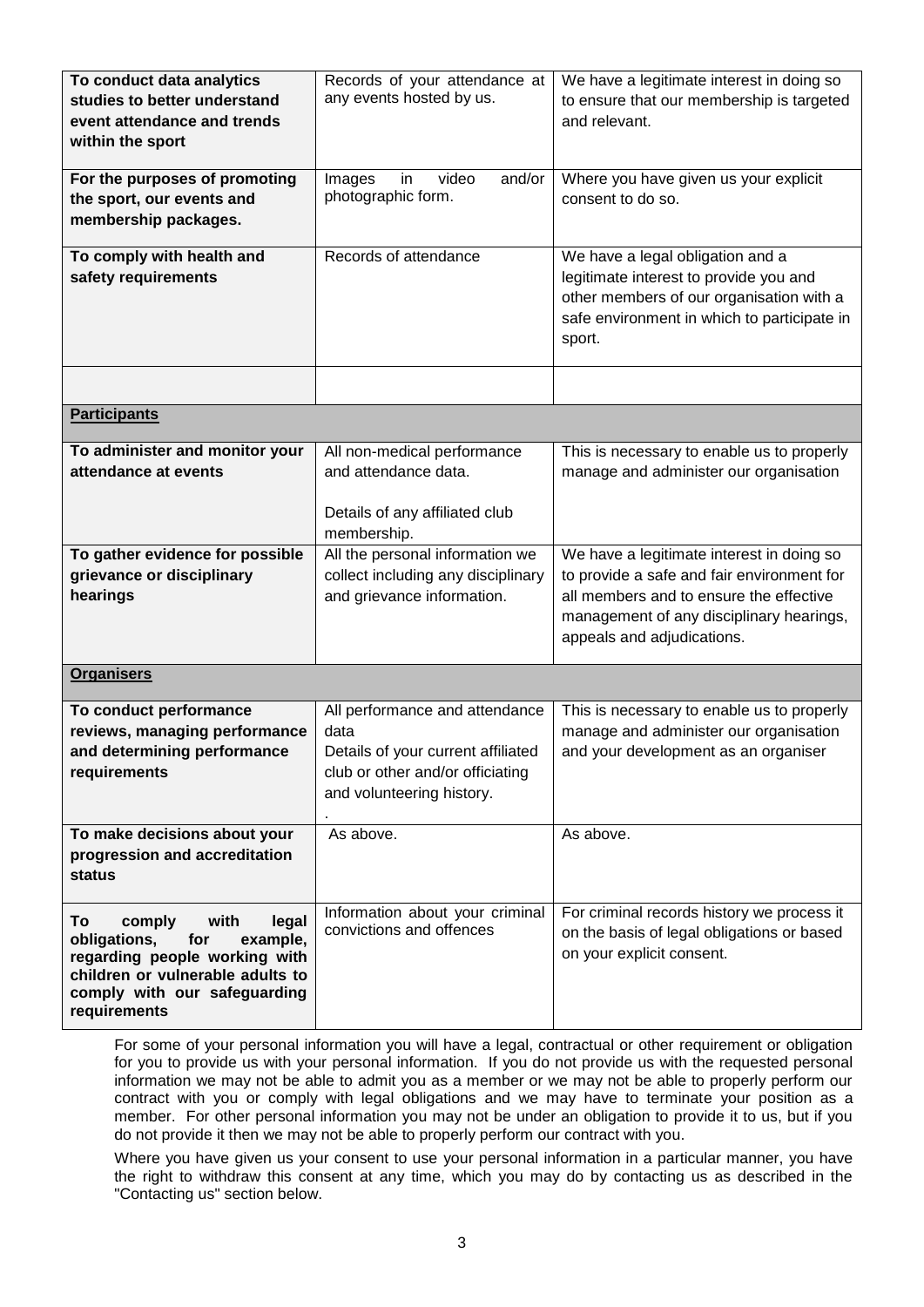Please note however that the withdrawal of your consent will not affect any use of the data made before you withdrew your consent and we may still be entitled to hold and process the relevant personal information to the extent that we are entitled to do so on bases other than your consent. Withdrawing consent may also have the same effects as not providing the information in the first place, for example we may no longer be able to provide certain member benefits to you.

### 4. **EVENT INFORMATION**

**Email, post and SMS information:** from time to time, we or our organisers may contact you by email, post or SMS with information about future AUK events.

## 5. **DISCLOSURE OF YOUR PERSONAL INFORMATION**

We share personal information with the following parties:

- o **Any party approved by you.**
- o **To any governing bodies or regional bodies for the sports covered by our club:** to allow them to properly administer the sports on a national and international level.
- o **Other service providers**: for example, payment processors, contractors or suppliers and postal agents for Arrivee Magazine;
- o **The Government or our regulators**: where we are required to do so by law or to assist with their investigations or initiatives.
- o **Police, law enforcement and security services**: to assist with the investigation and prevention of crime and the protection of national security.

We do not disclose personal information to anyone else except as set out above.

### 6. **TRANSFERRING YOUR PERSONAL INFORMATION INTERNATIONALLY**

The personal information we collect is not stored in countries outside of the UK and the European Economic Area.

Some of our events are subject to external validation by Audax Club Parisien and/or Les Randonneurs Mondiaux, both of which organisations are based outside the United Kingdom. In such circumstances, we may need to forward your name and gender to one or both of those organisations. We will not pass your details to any other third parties.

Where organisers run BRM events, we will additionally be required to submit the name and email address of the organiser to Audax Club Parisien.

### 7. **HOW LONG DO WE KEEP PERSONAL INFORMATION FOR?**

The duration for which we retain your personal information will differ depending on the type of information and the reason why we collected it from you. However, in some cases personal information may be retained on a long-term basis: for example, personal information that we need to retain for legal purposes will normally be retained in accordance with usual commercial practice and regulatory requirements. Generally, where there is no legal requirement we retain all physical and electronic records for a period of 6 years after your last contact with us. Exceptions to this rule are:

- $\circ$  Information that may be relevant to personal injury claims, or discrimination claims may be retained until the limitation period for those types of claims has expired. For personal injury or discrimination claims this can be an extended period as the limitation period might not start to run until a long time after you have worked for us.
- $\circ$  Information relating to awards, trophies and participation in events which we hold on a permanent basis.

It is important to ensure that the personal information we hold about you is accurate and up-to-date, and you should let us know if anything changes, for example if you change your phone number or email address.

You may be able to update some of the personal information we hold about you through the membership portal on our website. Alternatively, you can contact us using by using the details set out in the "**Contacting us**" section below.